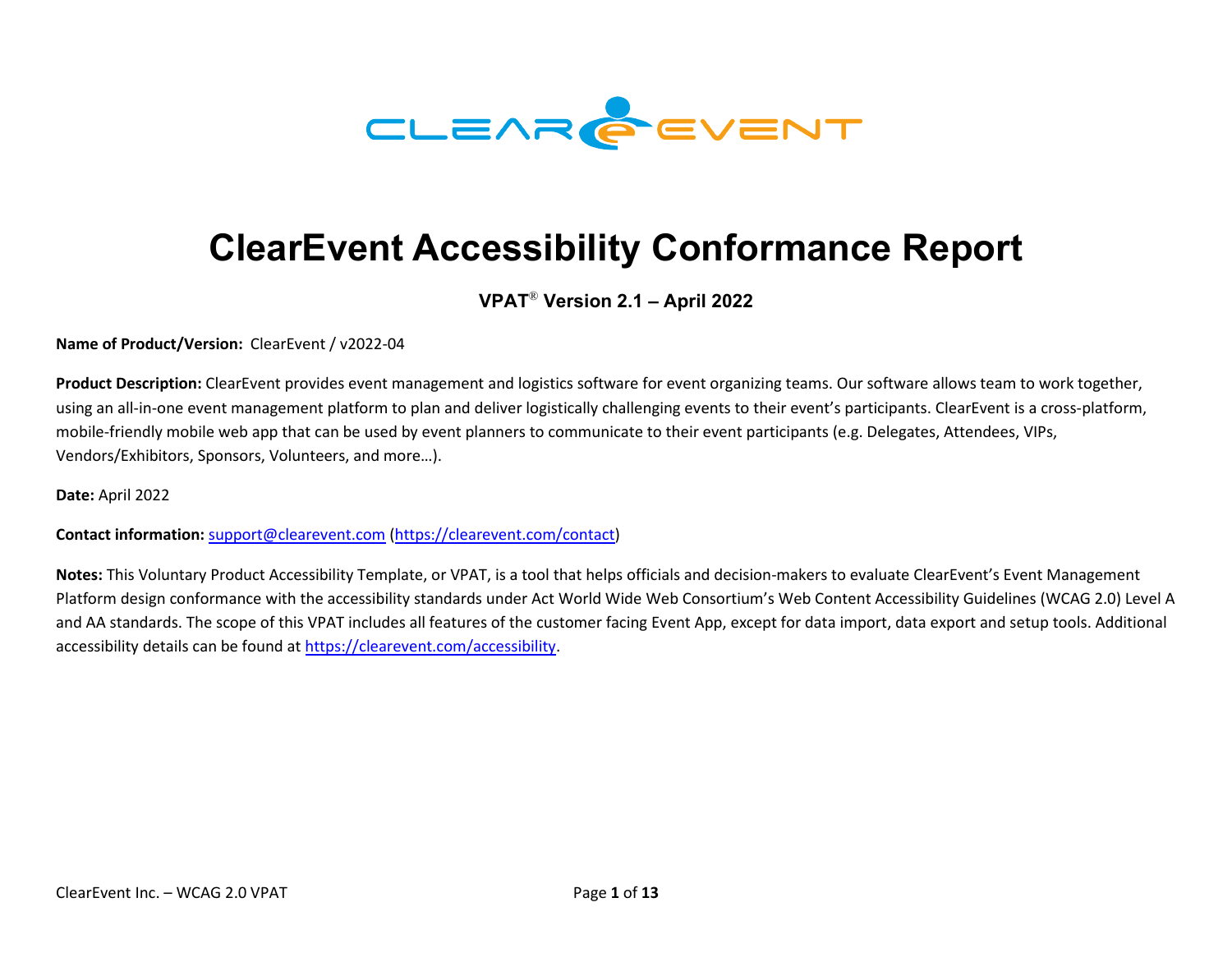# **Applicable Standards/Guidelines**

This report covers the degree of conformance for the following accessibility standard/guidelines:

| Standard/Guideline                                                                                                                                                                                                                   | Included In Report                                                |
|--------------------------------------------------------------------------------------------------------------------------------------------------------------------------------------------------------------------------------------|-------------------------------------------------------------------|
| Web Content Accessibility Guidelines 2.0, at http://www.w3.org/TR/2008/REC-WCAG20-20081211/                                                                                                                                          | Level A (Yes / No)<br>Level AA (Yes / No)<br>Level AAA (Yes / No) |
| Revised Section 508 standards as published by the U.S. Access Board in the Federal Register on January 18, 2017<br>Corrections to the ICT Final Rule as published by the US Access Board in the Federal Register on January 22, 2018 | (Yes / No)                                                        |
| EN 301 549 Accessibility requirements suitable for public procurement of ICT products and services in Europe, -<br>V1.1.2 (2015-04) at http://mandate376.standards.eu/standard                                                       | (Yes / No)                                                        |

# **Terms**

The terms used in the Conformance Level information are defined as follows:

- **Supports**: The functionality of the product has at least one method that meets the criterion without known defects or meets with equivalent facilitation.
- **Supports with Exceptions**: Some functionality of the product does not meet the criterion.
- **Does Not Support**: The majority of product functionality does not meet the criterion.
- **Not Applicable**: The criterion is not relevant to the product.
- **Not Evaluated**: The product has not been evaluated against the criterion. This can be used only in WCAG 2.0 Level AAA.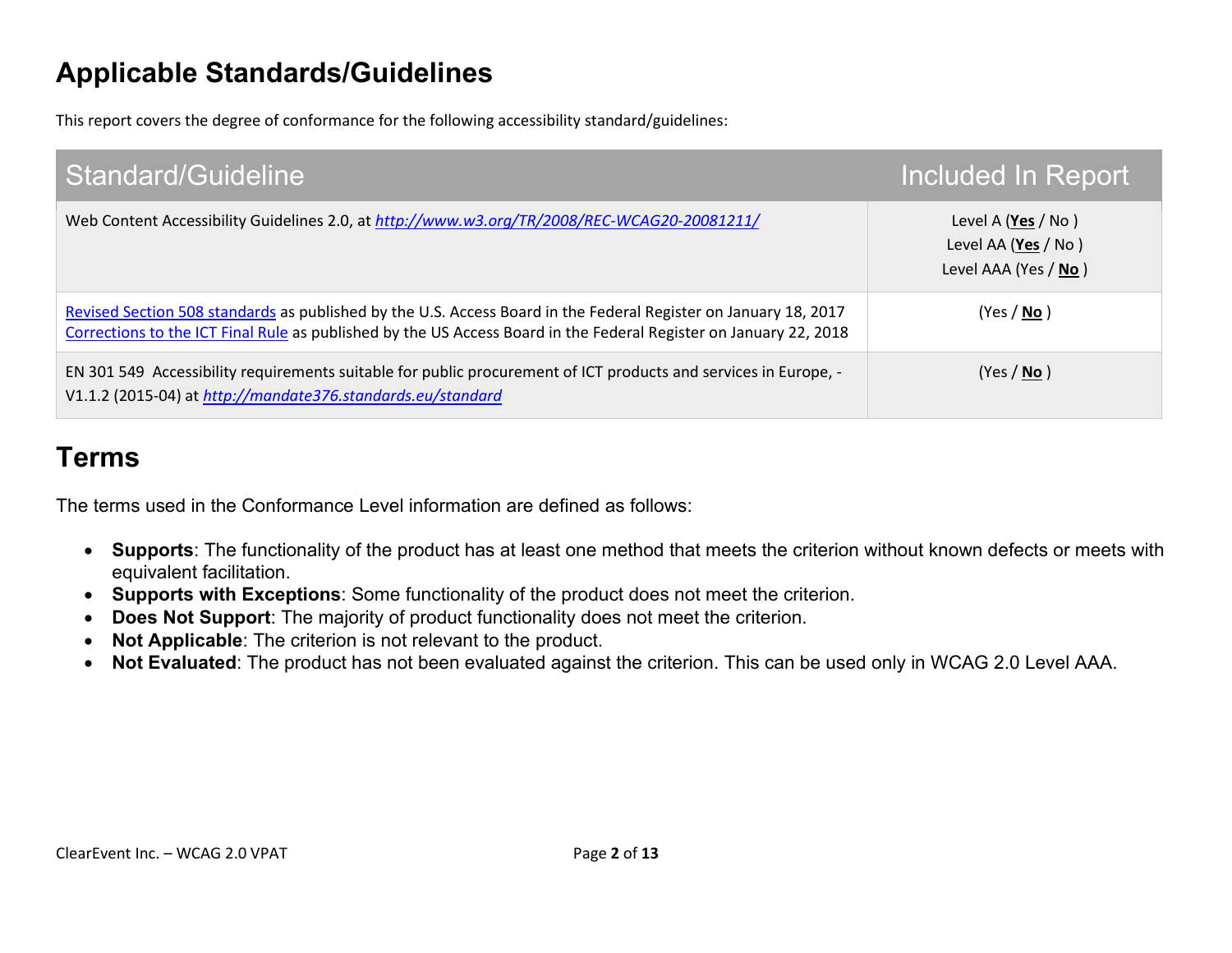# **WCAG 2.0 Report**

#### **Table 1: Success Criteria, Level A**

Notes:

| <b>Criteria</b>                                                                                                                                                                                                                                                                                                                                                                                                                                                                                                                                                                                                                                                                                                                                                                                                                                                                                                                                                                                                                                                                                                                                                                                                                                                                                                                                                                                                                                                                                                                                                                                                                                                                                                                                                                                      | <b>Conformance Level</b> | <b>Remarks and Explanations</b>                                                                                                                                                                                                                                                                                                                                                                                                                                                                                                                                                                                                                                                                                                                                                                |
|------------------------------------------------------------------------------------------------------------------------------------------------------------------------------------------------------------------------------------------------------------------------------------------------------------------------------------------------------------------------------------------------------------------------------------------------------------------------------------------------------------------------------------------------------------------------------------------------------------------------------------------------------------------------------------------------------------------------------------------------------------------------------------------------------------------------------------------------------------------------------------------------------------------------------------------------------------------------------------------------------------------------------------------------------------------------------------------------------------------------------------------------------------------------------------------------------------------------------------------------------------------------------------------------------------------------------------------------------------------------------------------------------------------------------------------------------------------------------------------------------------------------------------------------------------------------------------------------------------------------------------------------------------------------------------------------------------------------------------------------------------------------------------------------------|--------------------------|------------------------------------------------------------------------------------------------------------------------------------------------------------------------------------------------------------------------------------------------------------------------------------------------------------------------------------------------------------------------------------------------------------------------------------------------------------------------------------------------------------------------------------------------------------------------------------------------------------------------------------------------------------------------------------------------------------------------------------------------------------------------------------------------|
| 1.1.1 Non-text Content (Level A)<br>Non-text Content: All non-text content that is presented to the user<br>has a text alternative that serves the equivalent purpose, except for<br>the situations listed below.<br>Controls, Input: If non-text content is a control or accepts user<br>$\bullet$<br>input, then it has a name that describes its purpose. (Refer to<br>Guideline 4.1 for additional requirements for controls and<br>content that accepts user input.)<br>Time-Based Media: If non-text content is timebased media,<br>$\bullet$<br>then text alternatives at least provide descriptive identification<br>of the nontext content. (Refer to Guideline 1.2 for the<br>additional requirements for media.)<br>Test: If non-text content is a test or exercise that would be<br>invalid if presented in text, then text alternatives at least<br>provide descriptive identification of the non-text content.<br>Sensory: If non-text content is primarily intended to create a<br>$\bullet$<br>specific sensory experience, then text alternatives at least<br>provide descriptive identification of the nontext content.<br>CAPTCHA: If the purpose of non-text content is to confirm that<br>$\bullet$<br>content is being accessed by a person rather than a computer,<br>then text alternatives that identify and describe the purpose of<br>the non-text content are provided, and alternative forms of<br>CAPTCHA using output modes for different types of sensory<br>perception are provided to accommodate different disabilities.<br>Decorative, Formatting, Invisible: If non-text content is pure<br>decoration, is used only for visual formatting, or is not<br>presented to users, then it is implemented in a way that it can<br>be ignored by assistive technology. | Supports                 | Most of the images in the ClearEvent user interface<br>have meaningful alternative (alt) text descriptions.<br>Non-relevant or decorative images may have null alt<br>attributes or are inserted as a background image, with<br>the following exceptions:<br>Some of the background and decorative<br>images available on the "Login" page are<br>missing with "alt" attribute reference or<br>attribute.<br>Some of the informative images such as<br>"Note, Tip and Important" available within<br>"Help" panel are missing with "alt" attribute<br>information or attribute.<br>The section heading icons displayed before<br>each section title (e.g. "Event Schedules") are<br>missing the "alt" attribute.<br>ClearEvent optionally uses an image-based accessible<br>ReCAPTCHA control. |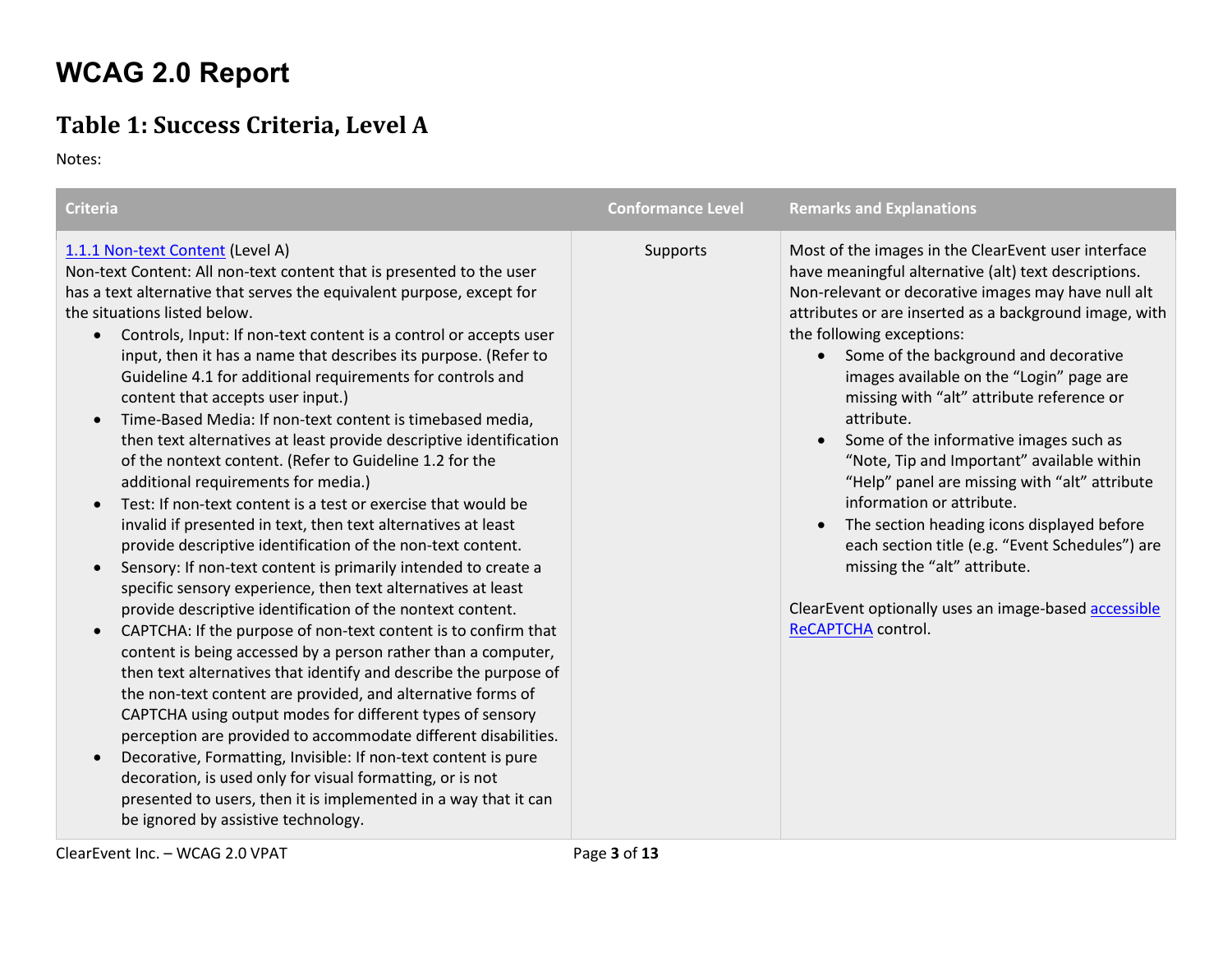| <b>Criteria</b>                                                                                                                                                                                                                                                                                                                                                                                                                                                                                                                                                                                                                                                                  | <b>Conformance Level</b> | <b>Remarks and Explanations</b>                                                                                                                                                                                                                                                                                                                                                                                                                                                                                                           |
|----------------------------------------------------------------------------------------------------------------------------------------------------------------------------------------------------------------------------------------------------------------------------------------------------------------------------------------------------------------------------------------------------------------------------------------------------------------------------------------------------------------------------------------------------------------------------------------------------------------------------------------------------------------------------------|--------------------------|-------------------------------------------------------------------------------------------------------------------------------------------------------------------------------------------------------------------------------------------------------------------------------------------------------------------------------------------------------------------------------------------------------------------------------------------------------------------------------------------------------------------------------------------|
| 1.2.1 Audio-only and Video-only (Prerecorded) (Level A)<br>Audio-only and Video-only (Prerecorded): For prerecorded audio-only<br>and prerecorded video-only media, the following are true, except<br>when the audio or video is a media alternative for text and is clearly<br>labeled as such (Level A):<br>Prerecorded Audio-only: An alternative for time-based media is<br>$\bullet$<br>provided that presents equivalent information for prerecorded<br>audioonly content.<br>Prerecorded Video-only: Either an alternative for time-based<br>$\bullet$<br>media or an audio track is provided that presents equivalent<br>information for prerecorded video-only content. | Does Not Apply           | ClearEvent has prerecorded "Help and Training"<br>videos only media which does not contains closed<br>captions, or separate audio track or other form of<br>media alternative provided in form of text.                                                                                                                                                                                                                                                                                                                                   |
| 1.2.2 Captions (Prerecorded) (Level A)<br>Captions (Prerecorded): Captions are provided for all prerecorded<br>audio content in synchronized media, except when the media is a<br>media alternative for text and is clearly labeled as such.                                                                                                                                                                                                                                                                                                                                                                                                                                     | Does Not Apply           | ClearEvent has prerecorded "Help and Training"<br>media which does not contain closed caption to meet<br>this criteria.                                                                                                                                                                                                                                                                                                                                                                                                                   |
| 1.2.3 Audio Description or Media Alternative (Prerecorded) (Level A)<br>Audio Description or Media Alternative (Prerecorded): An alternative<br>for time-based media or audio description of the prerecorded video<br>content is provided for synchronized media, except when the media is<br>a media alternative for text and is clearly labeled as such.                                                                                                                                                                                                                                                                                                                       | Does Not Apply           | ClearEvent core features does not include any audio<br>descriptions or time-based media alternative for the<br>pre-recorded video content.                                                                                                                                                                                                                                                                                                                                                                                                |
| 1.3.1 Info and Relationships (Level A)<br>Info and Relationships: Information, structure, and relationships<br>conveyed through presentation can be programmatically determined<br>or are available in text.                                                                                                                                                                                                                                                                                                                                                                                                                                                                     | Supports                 | The ClearEvent user interface contains semantic<br>markup (headings, lists, etc.) to designate headings<br>and emphasized text. Headings and WAI-ARIA<br>landmarks, identity, role, operation and state are<br>used to help convey presentation and assistive<br>technology. A descriptive text is used to indicate the<br>various types of content and controls, and the<br>relationships between them. The form label elements<br>within the registration form pages are properly<br>associated and placed in-line for the form fields. |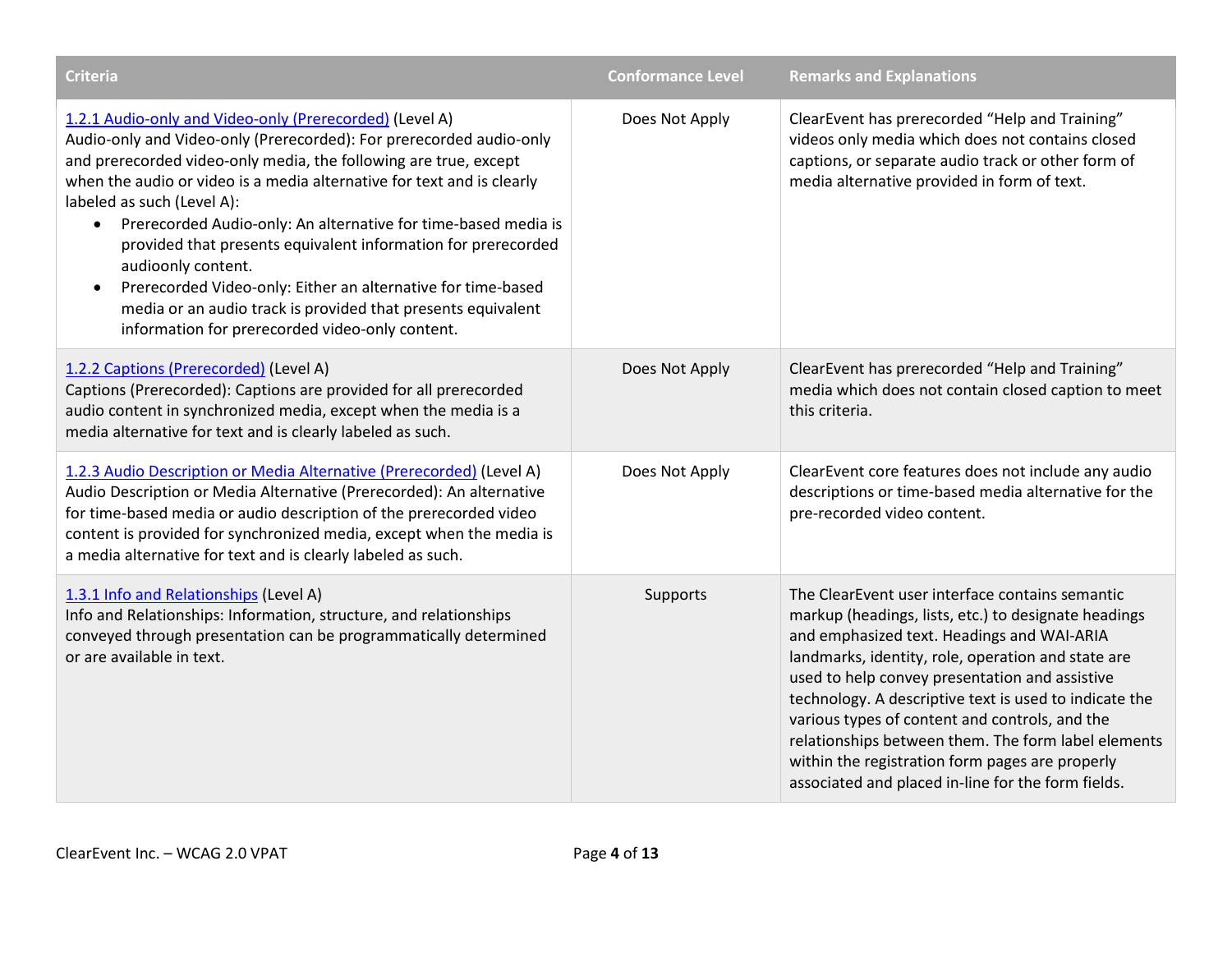| <b>Criteria</b>                                                                                                                                                                                                                                                                                              | <b>Conformance Level</b> | <b>Remarks and Explanations</b>                                                                                                                                                                                                                                                                                                                            |
|--------------------------------------------------------------------------------------------------------------------------------------------------------------------------------------------------------------------------------------------------------------------------------------------------------------|--------------------------|------------------------------------------------------------------------------------------------------------------------------------------------------------------------------------------------------------------------------------------------------------------------------------------------------------------------------------------------------------|
| 1.3.2 Meaningful Sequence (Level A)<br>Meaningful Sequence: When the sequence in which content is<br>presented affects its meaning, a correct reading sequence can be<br>programmatically determined.                                                                                                        | Supports                 | The ClearEvent user interface has been developed in<br>a meaningful and correct reading sequence that can<br>be programmatically determined. As an example,<br>inputs and labels are contained within the same<br>division element and are listed in sequence.                                                                                             |
| 1.3.3 Sensory Characteristics (Level A)<br>Instructions provided for understanding and operating content do not<br>rely solely on sensory characteristics of components such as shape,<br>size, visual location, orientation, or sound.                                                                      | Supports                 | All instructions for operating within the ClearEvent<br>user interface content is provided in both textual and<br>visual formats. Instructions and operating content do<br>not rely on any single attribute (shape, size or visual<br>location) and instructions do not rely solely upon<br>sound.                                                         |
| 1.4.1 Use of Color (Level A)<br>Color is not used as the only visual means of conveying information,<br>indicating an action, prompting a response, or distinguishing a visual<br>element.                                                                                                                   | Supports                 | ClearEvent does not use color alone to distinguish the<br>importance of a visual element. Color is combined<br>with other visual or text-based indicators to indicate<br>information. Menus and tabs use highlighting and<br>focus outlines to indicate current location. This<br>information is also communicated by WAI-ARIA role<br>and selected state. |
| 1.4.2 Audio Control (Level A)<br>If any audio on a Web page plays automatically for more than 3<br>seconds, either a mechanism is available to pause or stop the audio, or<br>a mechanism is available to control audio volume independently from<br>the overall system volume level.                        | Does not apply           | ClearEvent does not use any audio sounds, with the<br>exception of a short chime to notifiy when a new chat<br>message has been received through the chat feature<br>of the application.                                                                                                                                                                   |
| 2.1.1 Keyboard (Level A)<br>All functionality of the content is operable through a keyboard<br>interface without requiring specific timings for individual keystrokes,<br>except where the underlying function requires input that depends on<br>the path of the user's movement and not just the endpoints. | Supports with exceptions | Most of the core features and controls in the<br>ClearEvent user interface are reachable using the<br>keyboard alone. They may be executed using the Tab<br>key and other keys, as required by the criteria.<br>However, there are some exceptions to this,<br>including:<br>Some HTML table navigations are not<br>accessible via keyboard commands.      |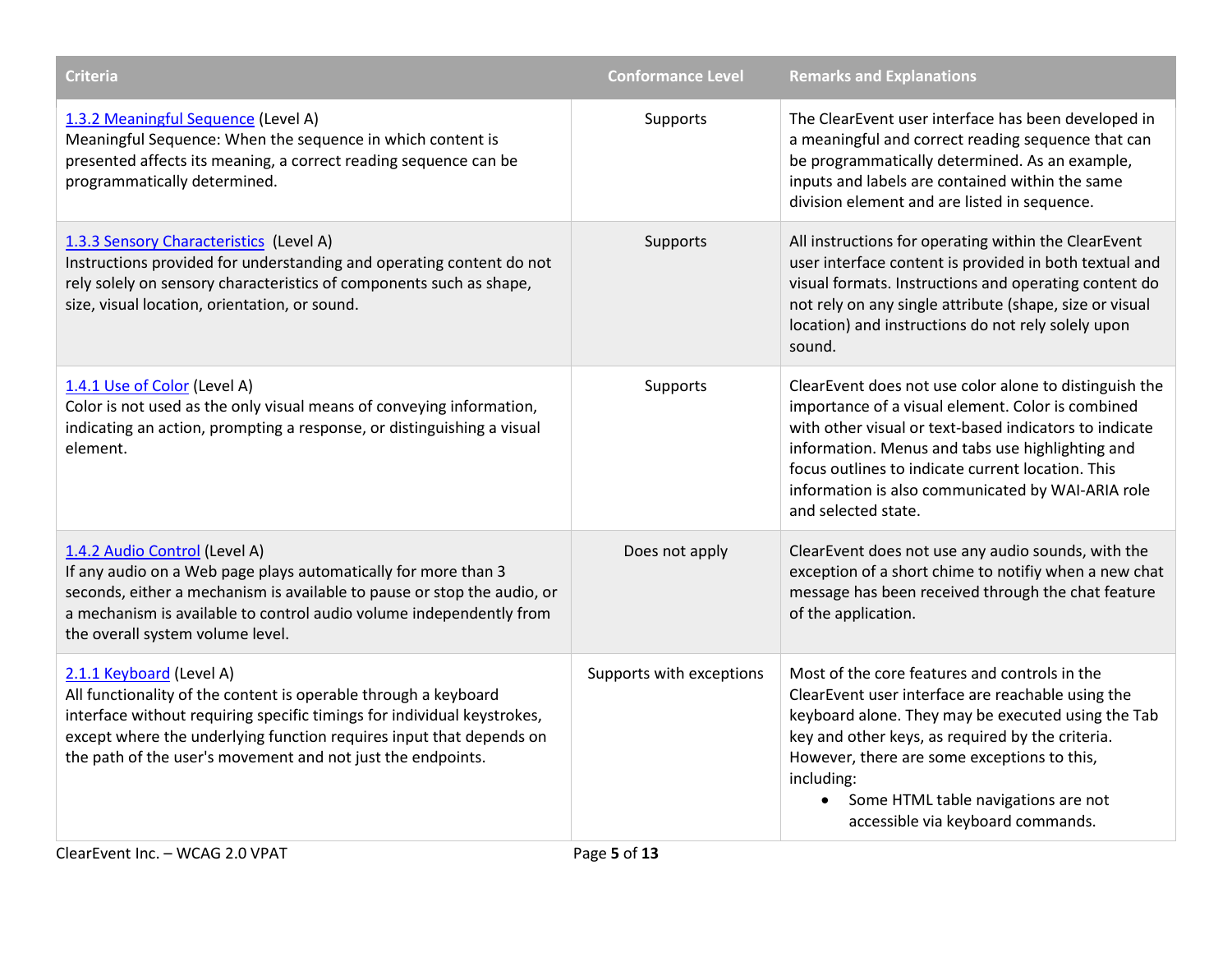| <b>Criteria</b>                                                                                                                                                                                                                                                                                                                                                                                                                                                                                                                                                                                                                                                                                                                                                                                                                                                                                                                                                                                                                                      | <b>Conformance Level</b> | <b>Remarks and Explanations</b>                                                                                                                                                                                                                                                                                                                                                  |
|------------------------------------------------------------------------------------------------------------------------------------------------------------------------------------------------------------------------------------------------------------------------------------------------------------------------------------------------------------------------------------------------------------------------------------------------------------------------------------------------------------------------------------------------------------------------------------------------------------------------------------------------------------------------------------------------------------------------------------------------------------------------------------------------------------------------------------------------------------------------------------------------------------------------------------------------------------------------------------------------------------------------------------------------------|--------------------------|----------------------------------------------------------------------------------------------------------------------------------------------------------------------------------------------------------------------------------------------------------------------------------------------------------------------------------------------------------------------------------|
|                                                                                                                                                                                                                                                                                                                                                                                                                                                                                                                                                                                                                                                                                                                                                                                                                                                                                                                                                                                                                                                      |                          |                                                                                                                                                                                                                                                                                                                                                                                  |
| 2.1.2 No Keyboard Trap (Level A)<br>If keyboard focus can be moved to a component of the page using a<br>keyboard interface, then focus can be moved away from that<br>component using only a keyboard interface, and, if it requires more<br>than unmodified arrow or tab keys or other standard exit methods, the<br>user is advised of the method for moving focus away.                                                                                                                                                                                                                                                                                                                                                                                                                                                                                                                                                                                                                                                                          | Supports                 | ClearEvent controls and interactive elements that can<br>be entered via the keyboard can also be escaped by<br>pressing either the "Tab or Shift-Tab" keys or other<br>standard exit methods supplied by the browser<br>and/or assistive technology. Keyboard focus is not<br>locked or trapped at any one particular page element.                                              |
| 2.2.1 Timing Adjustable (Level A)<br>For each time limit that is set by the content, at least one of the<br>following is true: (Level A)<br>Turn off: The user is allowed to turn off the time limit before<br>$\bullet$<br>encountering it; or<br>Adjust: The user is allowed to adjust the time limit before<br>encountering it over a wide range that is at least ten times the<br>length of the default setting; or<br>Extend: The user is warned before time expires and given at<br>least 20 seconds to extend the time limit with a simple action<br>(for example, "press the space bar"), and the user is allowed to<br>extend the time limit at least ten times; or<br>Real-time Exception: The time limit is a required part of a real-<br>$\bullet$<br>time event (for example, an auction), and no alternative to the<br>time limit is possible; or<br>Essential Exception: The time limit is essential and extending it<br>$\bullet$<br>would invalidate the activity; or<br>20 Hour Exception: The time limit is longer than 20 hours. | Supports                 | Users are alerted within ClearEvent with exception<br>messages (toasts) may extend the exception viewing<br>time by selecting, hovering over the error message.<br>When purchasing tickets, a reservation time limit will<br>be enforced. Event Administrators may adjust the<br>reservation time limit as needed to allow buyers<br>additional time to complete their checkout. |
| 2.2.2 Pause, Stop, Hide (Level A)<br>For moving, blinking, scrolling, or auto-updating information, all of the<br>following are true: (Level A)<br>Moving, blinking, scrolling: For any moving, blinking or scrolling<br>information that (1) starts automatically, (2) lasts more than<br>five seconds, and (3) is presented in parallel with other                                                                                                                                                                                                                                                                                                                                                                                                                                                                                                                                                                                                                                                                                                 | Does not apply           | The ClearEvent user interface does not include any<br>moving, blinking, scrolling, or auto-updating<br>information.                                                                                                                                                                                                                                                              |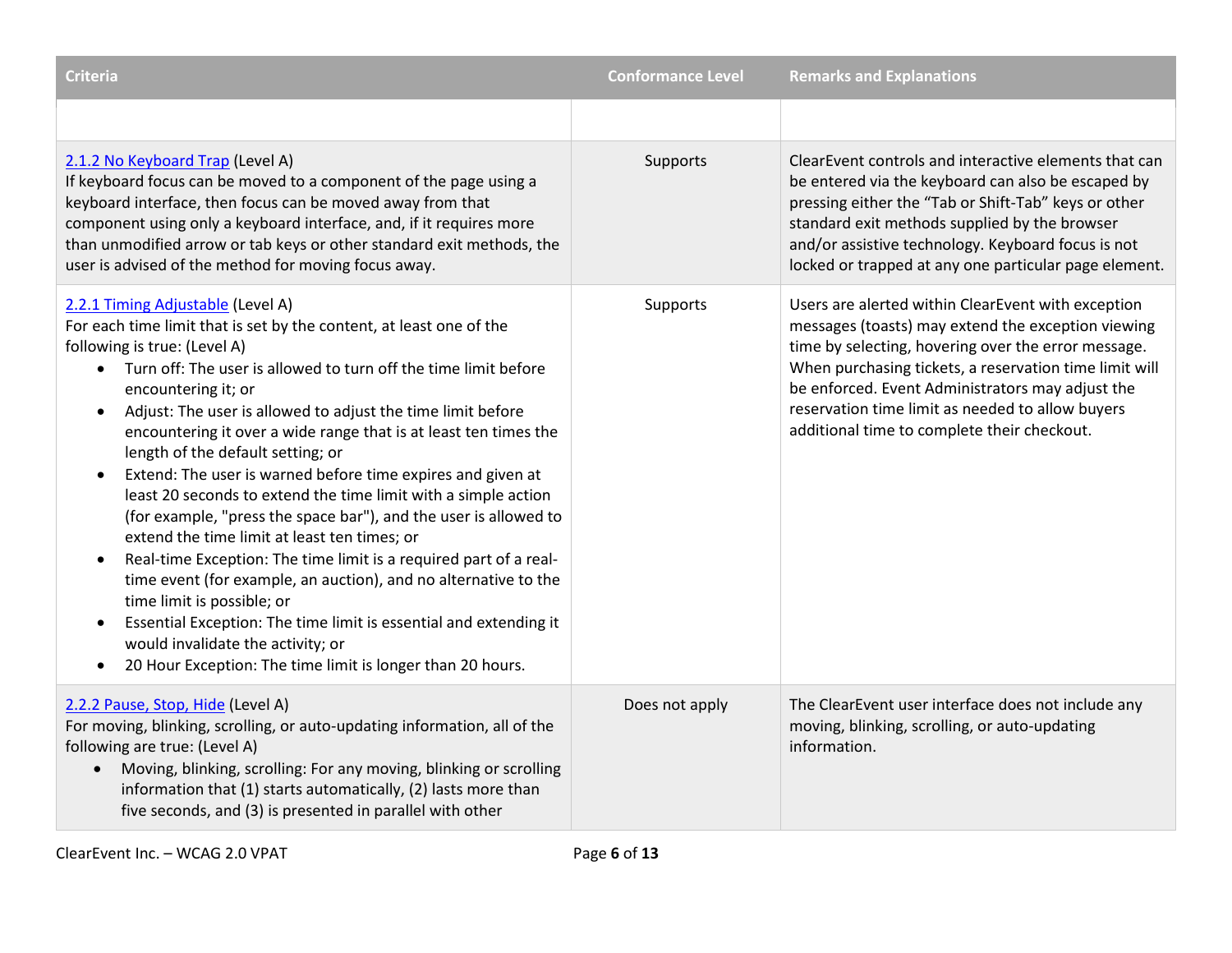| <b>Criteria</b>                                                                                                                                                                                                                                                                                                                                                                                                                                                                                            | <b>Conformance Level</b> | <b>Remarks and Explanations</b>                                                                                                                                                                                                        |
|------------------------------------------------------------------------------------------------------------------------------------------------------------------------------------------------------------------------------------------------------------------------------------------------------------------------------------------------------------------------------------------------------------------------------------------------------------------------------------------------------------|--------------------------|----------------------------------------------------------------------------------------------------------------------------------------------------------------------------------------------------------------------------------------|
| content, there is a mechanism for the user to pause, stop, or<br>hide it unless the movement, blinking, or scrolling is part of an<br>activity where it is essential; and<br>Auto-updating: For any auto-updating information that (1)<br>starts automatically and (2) is presented in parallel with other<br>content, there is a mechanism for the user to pause, stop, or<br>hide it or to control the frequency of the update unless the<br>auto-updating is part of an activity where it is essential. |                          |                                                                                                                                                                                                                                        |
| 2.3.1 Three Flashes or Below Threshold (Level A)<br>Three Flashes or Below Threshold: Web pages do not contain anything<br>that flashes more than three times in any one second period, or the<br>flash is below the general flash and red flash thresholds.                                                                                                                                                                                                                                               | Does not apply           | The ClearEvent user interface does not use flashes or<br>flashing objects.                                                                                                                                                             |
| 2.4.1 Bypass Blocks (Level A)<br>A mechanism is available to bypass blocks of content that are repeated<br>on multiple Web pages.                                                                                                                                                                                                                                                                                                                                                                          | Does not apply           | The ClearEvent user interface does not show<br>redundant blocks of content and thus requires no<br>mechanism to skip them.                                                                                                             |
| 2.4.2 Page Titled (Level A)<br>Web pages have titles that describe topic or purpose.                                                                                                                                                                                                                                                                                                                                                                                                                       | Supports                 | All the pages in ClearEvent are provided with<br>meaningful and relevant page titles to a user's current<br>location and page navigation within the application.                                                                       |
| 2.4.3 Focus Order (Level A)<br>If a Web page can be navigated sequentially and the navigation<br>sequences affect meaning or operation, focusable components receive<br>focus in an order that preserves meaning and operability.                                                                                                                                                                                                                                                                          | Supports                 | The ClearEvent user interface and controls<br>are navigated sequentially by tabbing through<br>the various inputs & labels. The user controls<br>receive keyboard focus in the same tab order<br>in which they are presented visually. |
| 2.4.4 Link Purpose (In Context) (Level A)<br>The purpose of each link can be determined from the link text alone or<br>from the link text together with its programmatically determined link<br>context, except where the purpose of the link would be ambiguous to<br>users in general.                                                                                                                                                                                                                   | Supports                 | All link elements within ClearEvent provide a purpose<br>both through the link text itself and the title attribute,<br>even when read out of context.                                                                                  |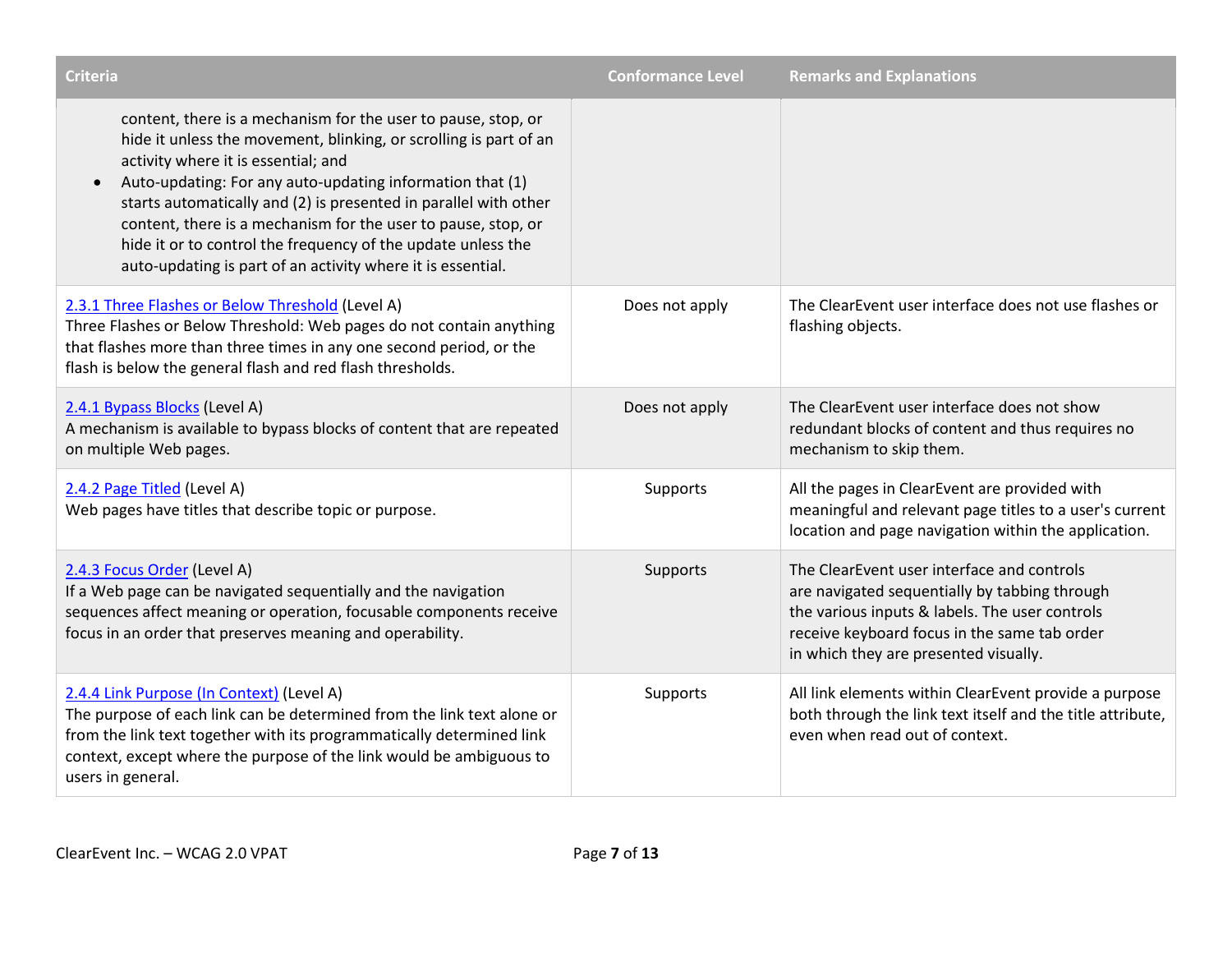| <b>Criteria</b>                                                                                                                                                                                                                                                                                                     | <b>Conformance Level</b> | <b>Remarks and Explanations</b>                                                                                                                                                                                                                                                                                                                                                                                                                                                                                                         |
|---------------------------------------------------------------------------------------------------------------------------------------------------------------------------------------------------------------------------------------------------------------------------------------------------------------------|--------------------------|-----------------------------------------------------------------------------------------------------------------------------------------------------------------------------------------------------------------------------------------------------------------------------------------------------------------------------------------------------------------------------------------------------------------------------------------------------------------------------------------------------------------------------------------|
| 3.1.1 Language of Page (Level A)<br>The default human language of each Web page can be<br>programmatically determined. (Level A)                                                                                                                                                                                    | Supports                 | The language of page is specified or set on the html<br>tag for all core pages in ClearEvent.                                                                                                                                                                                                                                                                                                                                                                                                                                           |
| 3.2.1 On Focus (Level A)<br>The human language of each passage or phrase in the content can be<br>programmatically determined except for proper names, technical<br>terms, words of indeterminate language, and words or phrases that<br>have become part of the vernacular of the immediately surrounding<br>text. | Supports                 | There is no context change within the ClearEvent user<br>interface when a component receives focus.                                                                                                                                                                                                                                                                                                                                                                                                                                     |
| 3.2.2 On Input (Level A)<br>Changing the setting of any user interface component does not<br>automatically cause a change of context unless the user has been<br>advised of the behavior before using the component.                                                                                                | Supports                 | There is no context change upon changing any user<br>interface component within the ClearEvent user<br>interface.                                                                                                                                                                                                                                                                                                                                                                                                                       |
| 3.3.1 Error Identification (Level A)<br>If an input error is automatically detected, the item that is in error is<br>identified and the error is described to the user in text.                                                                                                                                     | Supports                 | Users are visually notified whenever an input error is<br>detected within ClearEvent data entry forms when a<br>field that must be completed has not been<br>completed. Proper information is provided in the<br>form of text next to field level input elements to<br>enable the users to identify which fields were omitted<br>and needs to be completed.                                                                                                                                                                             |
| 3.3.2 Labels or Instructions (Level A)<br>Labels or instructions are provided when content requires user input.                                                                                                                                                                                                     | Supports                 | Most of the form controls including input and buttons<br>in the ClearEvent user interface can be operated and<br>are accessible using assistive technology. The form<br>label elements within the registration and ticket<br>checkout pages are properly associated and placed in-<br>line for the form fields. Event Administrators can<br>customize the instructions that are provided next to<br>the important input elements in the form of tooltips<br>or instructions to assist keyboard users and assistive<br>technology users. |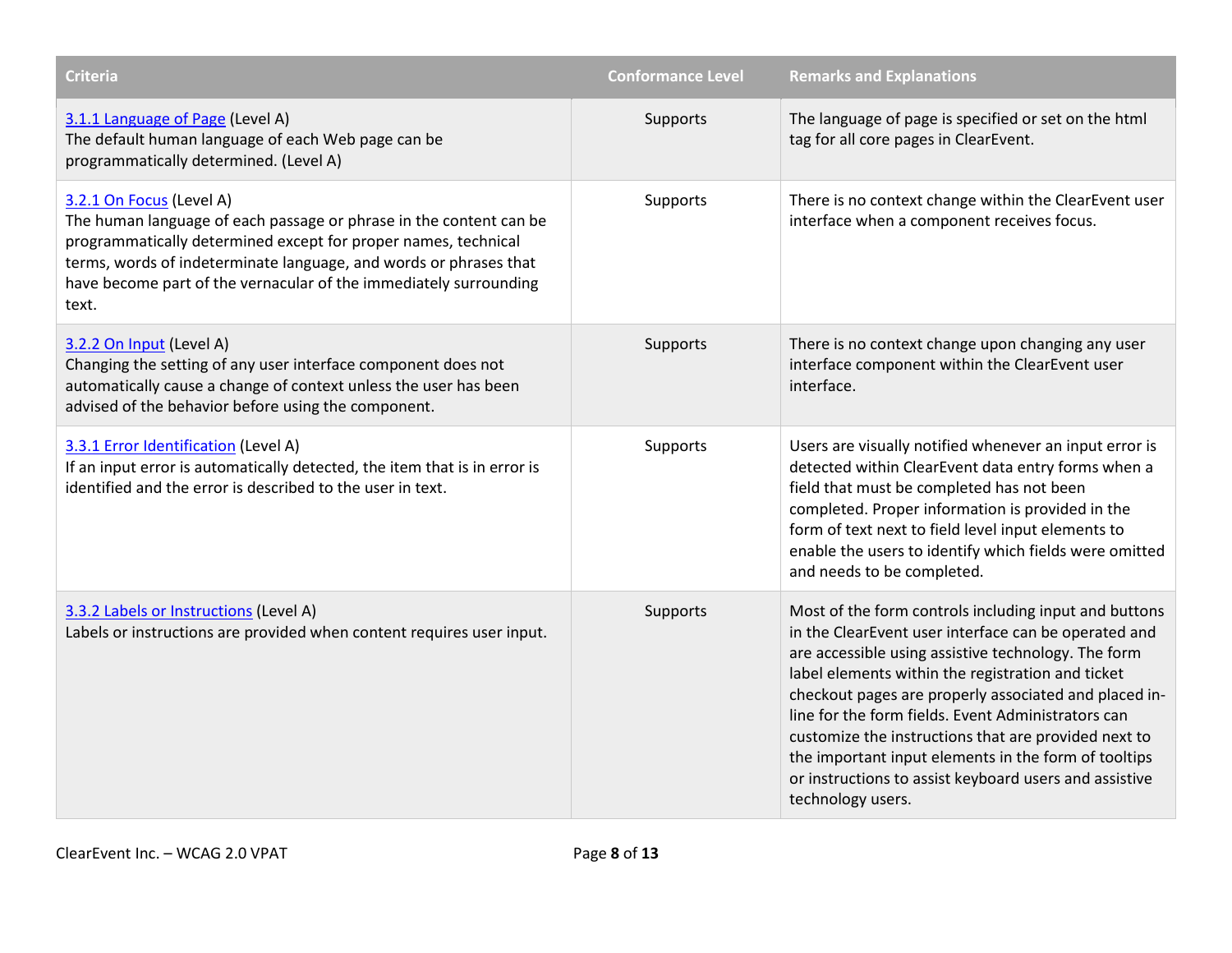| <b>Criteria</b>                                                                                                                                                                                                                                                                                                                                                                                                                         | <b>Conformance Level</b> | <b>Remarks and Explanations</b>                                                                                                                                                                                                                                                                                                                                                                                                                                                                                                  |
|-----------------------------------------------------------------------------------------------------------------------------------------------------------------------------------------------------------------------------------------------------------------------------------------------------------------------------------------------------------------------------------------------------------------------------------------|--------------------------|----------------------------------------------------------------------------------------------------------------------------------------------------------------------------------------------------------------------------------------------------------------------------------------------------------------------------------------------------------------------------------------------------------------------------------------------------------------------------------------------------------------------------------|
| 4.1.1 Parsing (Level A)<br>In content implemented using markup languages, elements have<br>complete start and end tags, elements are nested according to their<br>specifications, elements do not contain duplicate attributes, and any<br>IDs are unique, except where the specifications allow these features.                                                                                                                        | Supports with exceptions | All pages in ClearEvent are written to HTML5<br>specifications. HTML elements used have complete<br>start and end tags and are properly nested.<br>ClearEvent makes best efforts to correct any mal-<br>formed HTML elements as they are discovered. Most<br>of the elements IDs are identified uniquely with an<br>following exception:<br>Empty ARIA attribute values<br>ariadescribedby="" and<br>ariaactivedescendant="" are available on the<br>some of the input text boxes dropdown menu<br>elements across the platform. |
| 4.1.2 Name, Role, Value (Level A)<br>For all user interface components (including but not limited to: form<br>elements, links and components generated by scripts), the name and<br>role can be programmatically determined; states, properties, and<br>values that can be set by the user can be programmatically set; and<br>notification of changes to these items is available to user agents,<br>including assistive technologies. | Supports                 | The name, role and value of most of the user<br>interface elements in ClearEvent are available to<br>assistive technologies via HTML or WAI-ARIA. All<br>buttons are standard HTML form inputs.                                                                                                                                                                                                                                                                                                                                  |

#### **Table 2: Success Criteria, Level AA**

| Criteria                                                                                                                                      | <b>Conformance Level</b> | <b>Remarks and Explanations</b>                                               |
|-----------------------------------------------------------------------------------------------------------------------------------------------|--------------------------|-------------------------------------------------------------------------------|
| 1.2.4 Captions (Live) (Level AA)<br>Captions are provided for all live audio content in synchronized media.                                   | Does Not Apply           | ClearEvent does not have live audio content.                                  |
| 1.2.5 Audio Description (Prerecorded) (Level AA)<br>Audio description is provided for all prerecorded video content in<br>synchronized media. | Does Not Support         | ClearEvent does not currently support audio<br>description for video content. |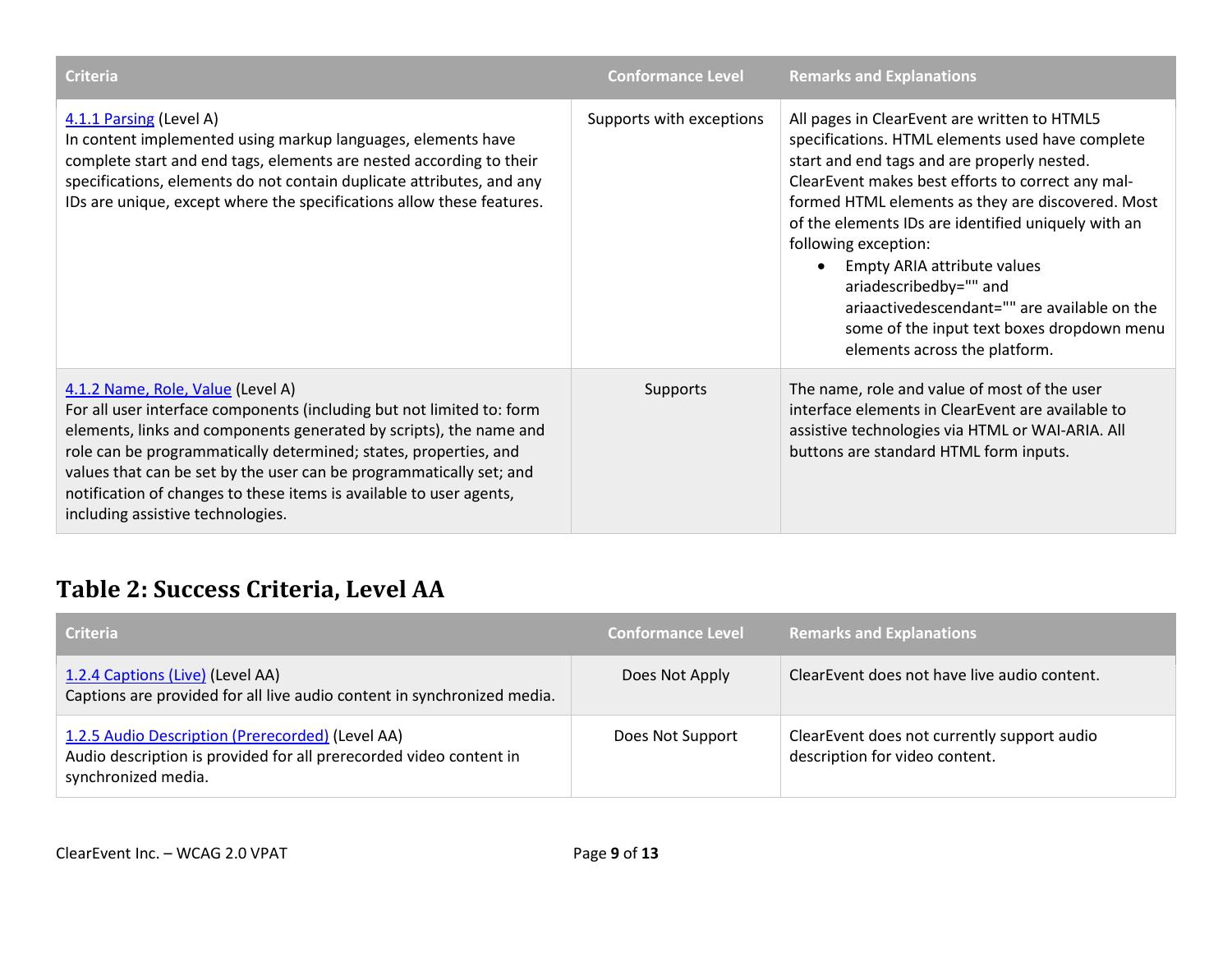| 1.4.3 Contrast (Minimum) (Level AA)<br>The visual presentation of text and images of text has a contrast ratio<br>of at least 4.5:1, except for the following: (Level AA)<br>Large Text: Large-scale text and images of large-scale text have<br>a contrast ratio of at least 3:1;<br>Incidental: Text or images of text that are part of an inactive<br>$\bullet$<br>user interface component, that are pure decoration, that are<br>not visible to anyone, or that are part of a picture that contains<br>significant other visual content, have no contrast requirement.<br>Logotypes: Text that is part of a logo or brand name has no<br>$\bullet$<br>minimum contrast requirement. | Supports                 | The ClearEvent user interfaces allows Event<br>Administrators to customize the branding of the<br>event portal web app by offering tested high-contrast<br>themes that ensure a 4.5:1 contrast ratio of text and<br>images. Event Administrators choosing to deviate<br>from the provided high-contrast themese are<br>responsible for ensuring that accessibility guidelines<br>continue to be met. |
|------------------------------------------------------------------------------------------------------------------------------------------------------------------------------------------------------------------------------------------------------------------------------------------------------------------------------------------------------------------------------------------------------------------------------------------------------------------------------------------------------------------------------------------------------------------------------------------------------------------------------------------------------------------------------------------|--------------------------|------------------------------------------------------------------------------------------------------------------------------------------------------------------------------------------------------------------------------------------------------------------------------------------------------------------------------------------------------------------------------------------------------|
| 1.4.4 Resize text (Level AA)<br>Except for captions and images of text, text can be resized without<br>assistive technology up to 200 percent without loss of content or<br>functionality.                                                                                                                                                                                                                                                                                                                                                                                                                                                                                               | Supports                 | The ClearEvent user interface allows browsers to<br>resize the text using built-in browser zoom<br>capabilities. All Cascading Style Sheets (CSS) use<br>relative font sizes and are written to display pages<br>correctly in most commonly used web browsers.                                                                                                                                       |
| 1.4.5 Images of Text (Level AA)<br>If the technologies being used can achieve the visual presentation, text<br>is used to convey information rather than images of text except for the<br>following:<br>Customizable: The image of text can be visually customized to<br>$\bullet$<br>the user's requirements;<br>Essential: A particular presentation of text is essential to the<br>$\bullet$<br>information being conveyed.                                                                                                                                                                                                                                                           | Supports with exceptions | The ClearEvent user interface does not use images to<br>convey text, however the Event Administrator may<br>upload the following types of images (which may<br>contain text used to convey information):<br>• The background image used when<br>customizing the branding of the event portal<br>web app.<br>Attachments in messages posted to the event<br>portal web app.                           |
| 2.4.5 Multiple Ways (Level AA)<br>More than one way is available to locate a Web page within a set of<br>Web pages except where the Web Page is the result of, or a step in, a<br>process.                                                                                                                                                                                                                                                                                                                                                                                                                                                                                               | Supports                 | The ClearEvent user interface and interaction within<br>the application is extremely simple. It contains a<br>landing home page and contextual top navigation and<br>in-page switchboards, from which the user can launch<br>or locate to different section or pages they are<br>seeking.                                                                                                            |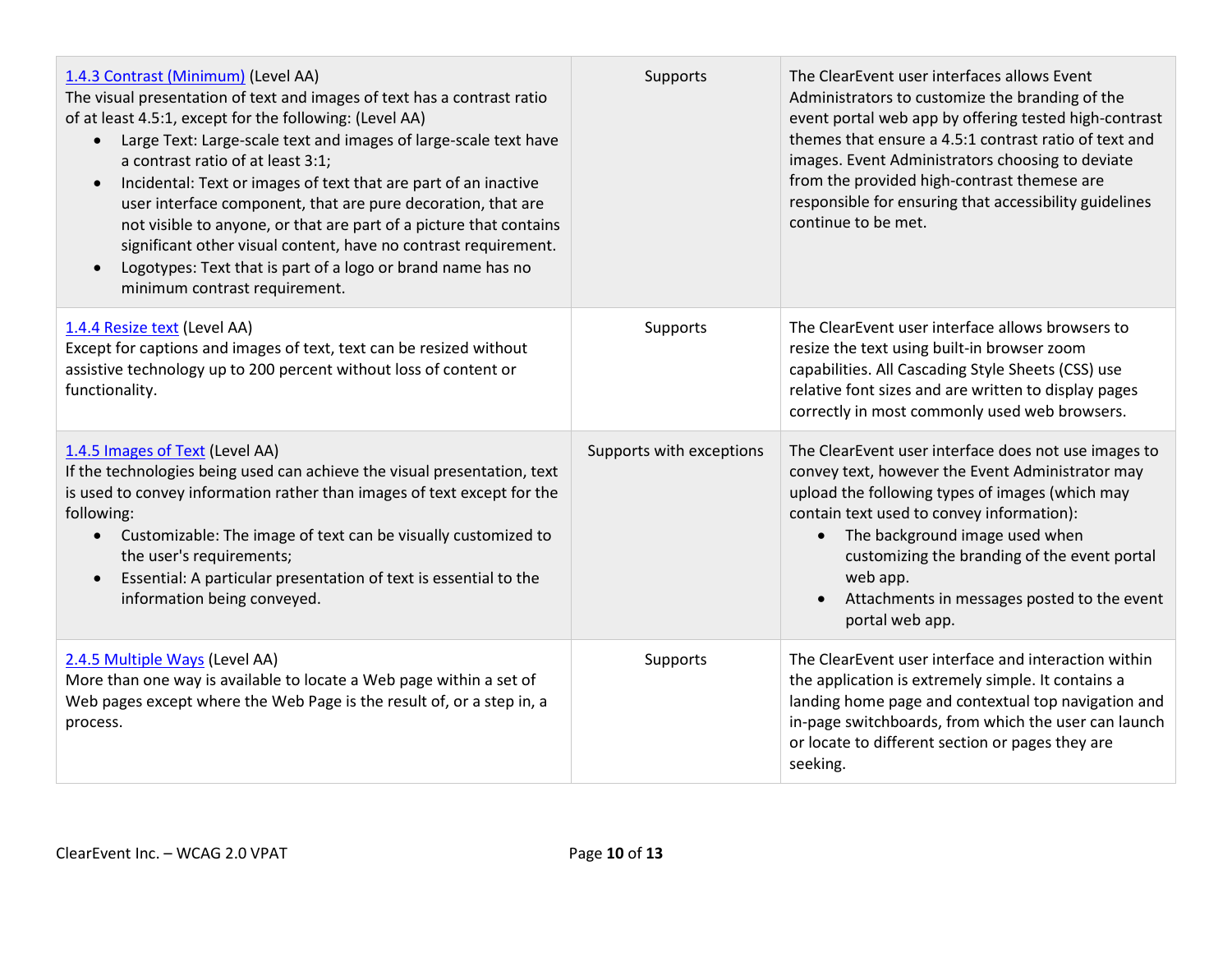| 2.4.6 Headings and Labels (Level AA)<br>Headings and labels describe topic or purpose.                                                                                                                                                                                                                                        | Supports                 | All headings and labels within ClearEvent are<br>descriptive for where the user is and what they are<br>doing.                                                                                                                                                                                                                                                                                 |
|-------------------------------------------------------------------------------------------------------------------------------------------------------------------------------------------------------------------------------------------------------------------------------------------------------------------------------|--------------------------|------------------------------------------------------------------------------------------------------------------------------------------------------------------------------------------------------------------------------------------------------------------------------------------------------------------------------------------------------------------------------------------------|
| 2.4.7 Focus Visible (Level AA)<br>Any keyboard operable user interface has a mode of operation where<br>the keyboard focus indicator is visible.                                                                                                                                                                              | Supports with exceptions | Focus indicator within the ClearEvent user interface<br>and controls are always visible for navigation menus,<br>input elements and interactive elements with the<br>following exceptions:<br>• Some tables do not show a focus indicators<br>when a row is selected, but do show a<br>highlight background color.                                                                             |
| 3.1.2 Language of Parts (Level AA)<br>The human language of each passage or phrase in the content can be<br>programmatically determined except for proper names, technical<br>terms, words of indeterminate language, and words or phrases that<br>have become part of the vernacular of the immediately surrounding<br>text. | Supports                 | The language of page is specified or set on the html<br>tag for all core pages in ClearEvent.                                                                                                                                                                                                                                                                                                  |
| 3.2.3 Consistent Navigation (Level AA)<br>Navigational mechanisms that are repeated on multiple Web pages<br>within a set of Web pages occur in the same relative order each time<br>they are repeated, unless a change is initiated by the user.                                                                             | Supports                 | The ClearEvent user interface and interaction within<br>the application is extremely simple. It contains a<br>landing home page and contextual top navigation and<br>in-page switchboards, from which the user can launch<br>or locate to different section or pages they are<br>seeking.                                                                                                      |
| 3.2.4 Consistent Identification (Level AA)<br>Components that have the same functionality within a set of Web<br>pages are identified consistently.                                                                                                                                                                           | Supports                 | Components and user interface controls are identified<br>consistently for the same functionality across the<br>platform.                                                                                                                                                                                                                                                                       |
| 3.3.3 Error Suggestion (Level AA)<br>If an input error is automatically detected and suggestions for<br>correction are known, then the suggestions are provided to the user,<br>unless it would jeopardize the security or purpose of the content.                                                                            | Supports                 | Whenever error is automatically detected within<br>ClearEvent registration forms or ticket order forms,<br>the error suggestions for corrections are identified<br>and provided visually to the user in-line beside the<br>input control. Additionaly, an indicator that states<br>errors exist and must be corrected is displayed besire<br>the form submit button at the bottom of the form. |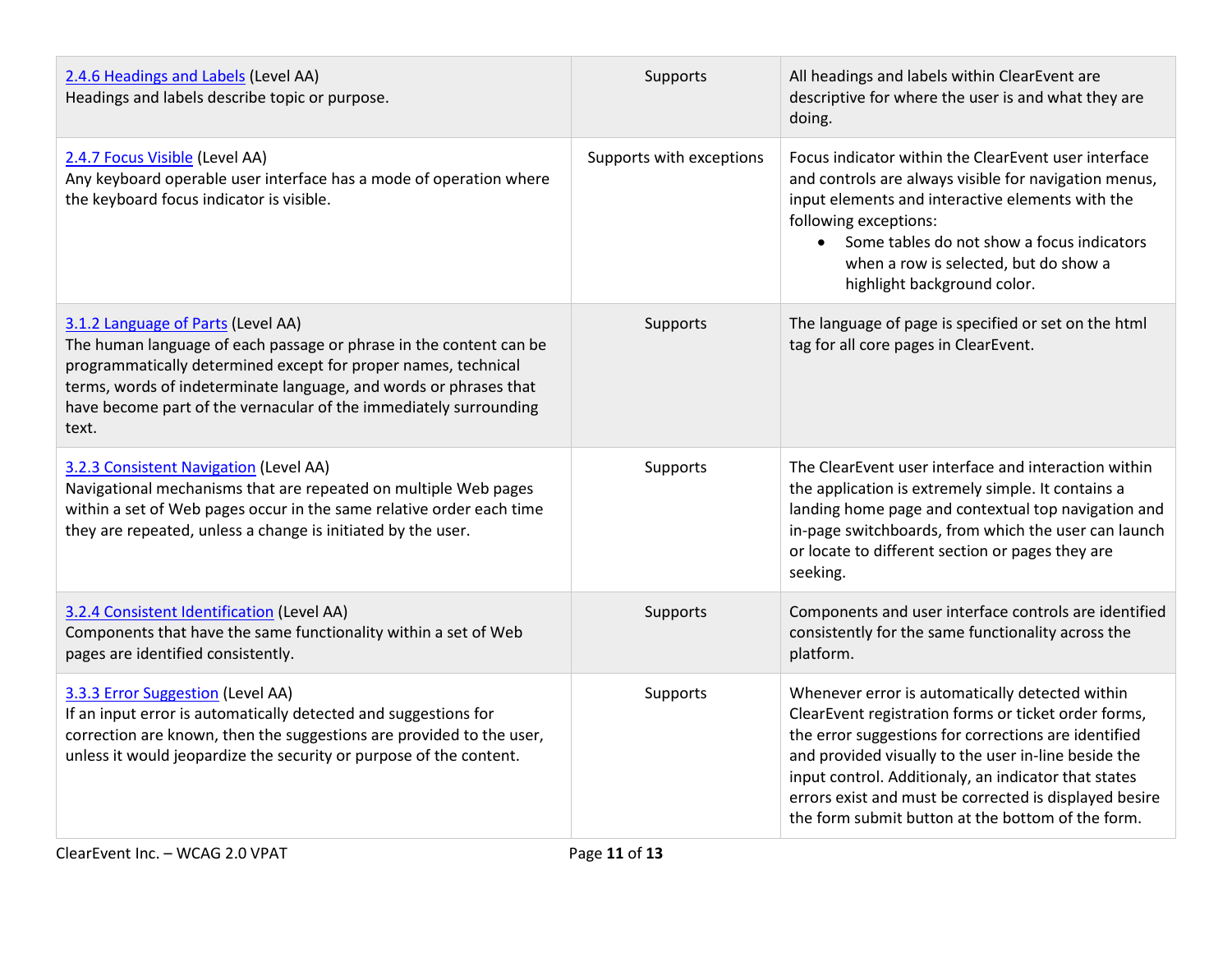#### [3.3.4 Error Prevention \(Legal, Financial, Data\)](http://www.w3.org/TR/WCAG20/#minimize-error-reversible) (Level AA)

For Web pages that cause legal commitments or financial transactions for the user to occur, that modify or delete user-controllable data in data storage systems, or that submit user test responses, at least one of the following is true: (Level AA)

- Reversible: Submissions are reversible.
- Checked: Data entered by the user is checked for input errors and the user is provided an opportunity to correct them.
- Confirmed: A mechanism is available for reviewing, confirming, and correcting information before finalizing the submission.

Supports with exceptions  $\parallel$  Any information collected in the ClearEvent user interface can be reviewed and checked prior to submitting the data and agreeing to any ClearEventsecific terms of service. Exceptions:

- Event Administrators may choose to provide their own event-specific waivers / terms of service that may trigger additional legal commitments or refund terms over and above ClearEvent's standard Terms of Service.
- At their discression, Event Administrators may be required or may choose to impose non-reversible terms & conditions on a registration form or ticket order submission. This is beyond the control of ClearEvent.